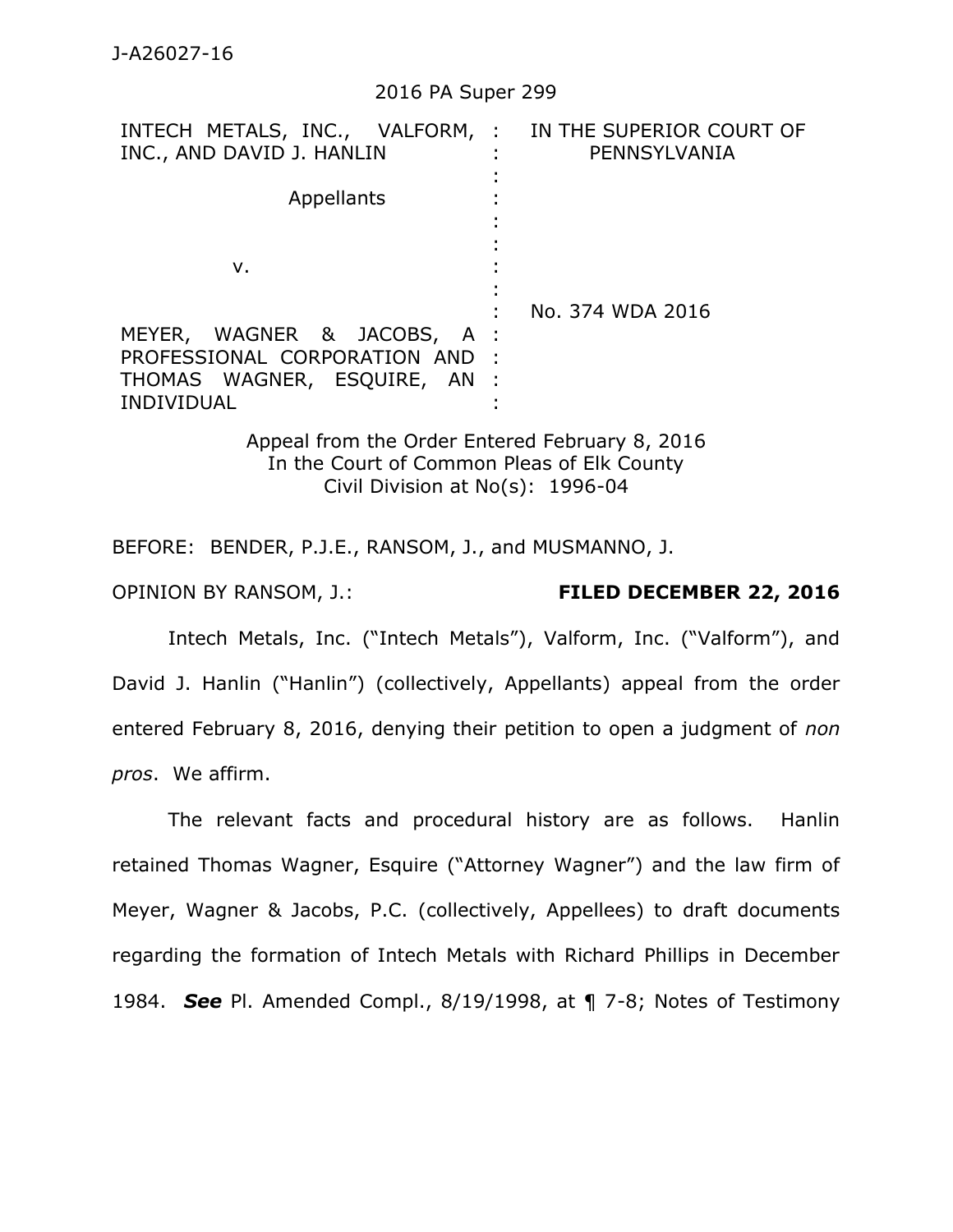("N.T."), 3/9/2005, at 67.<sup>1</sup> Hanlin and Phillips both signed Intech Metals' articles of incorporation on December 31, 1984. *See* N.T., 3/9/2005, at 106. At that time, they had an oral agreement that Hanlin would supply capital, while Phillips would operate the business on a daily basis and supply technical knowledge, including patents that he held. *See* Pl. Amended Compl. at ¶¶ 9-10.

Attorney Wagner acted as counsel for Intech Metals and represented Hanlin in personal matters. *See id.* at ¶ 25. Shortly after the formation of Intech Metals, Attorney Wagner assisted Hanlin in forming Valform, Inc. to "compliment" Intech Metals' business, and Hanlin was made principal shareholder. *See id.* at ¶¶ 14-16, 59-60. Intech Metals helped Valform to finance the purchase of a plant with the expectation of reimbursement. *See*  id. Hanlin instructed Attorney Wagner to draft a shareholder agreement, issuing Phillips fifty percent of the shares of Intech Metals stock "to remain non-vested; until such time as [Phillips] fulfilled the terms of the agreement." *Id.* at ¶¶ 10-11. Attorney Wagner also "presented an employment agreement and/or pre-incorporation agreement to Phillips, which Phillips failed to sign and return to the corporation." **Id.** at 1 12. Hanlin alleged that he invested additional capital into Intech Metals in

- 2 -

 $1$  According to Hanlin's testimony, Richard Phillips came to him with a fouror five-page business plan, contacts, and technology, which Phillips offered in exchange for ownership in the company. *See* N.T., 3/9/2005, at 69-73, 75-76, and 77.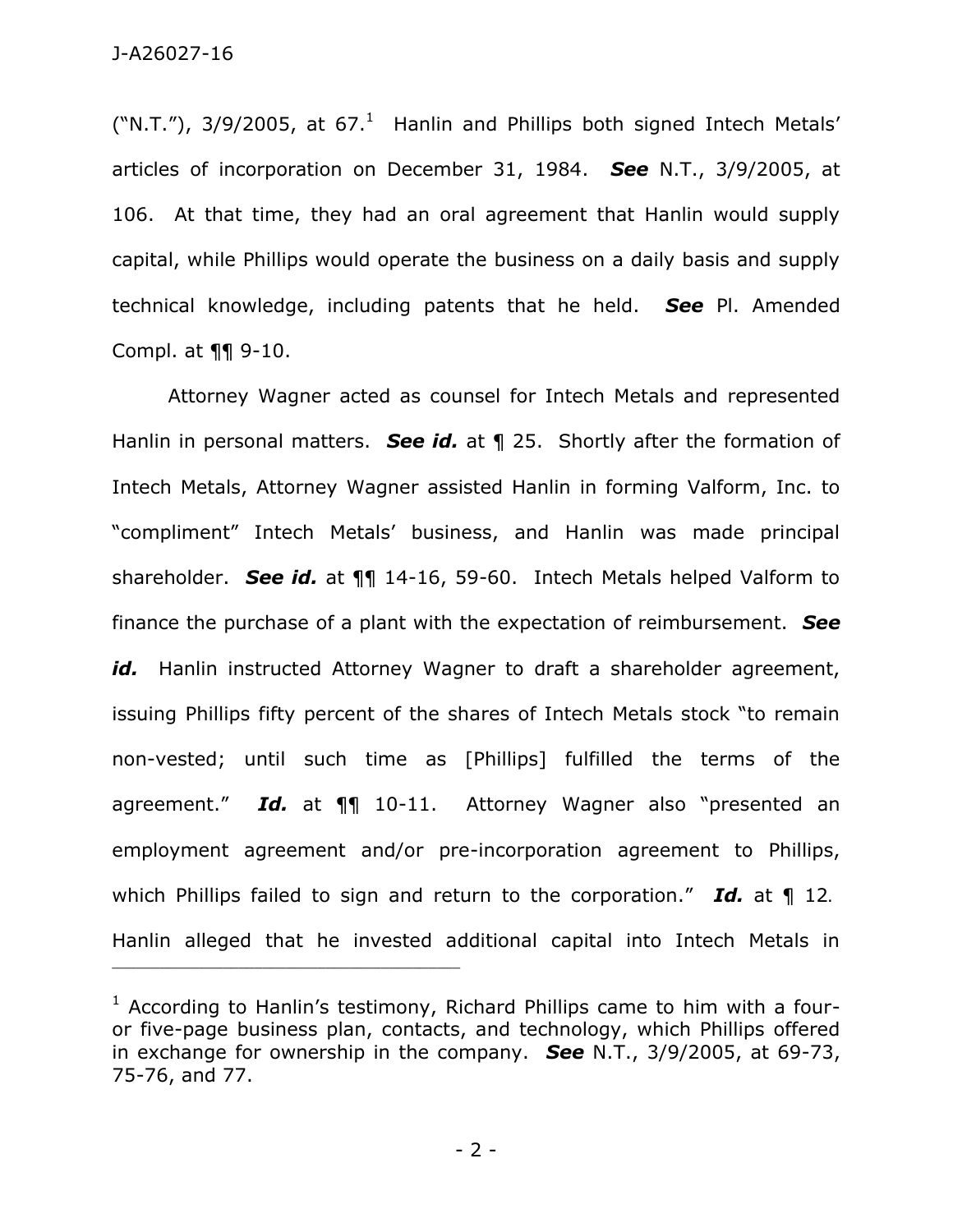reliance upon Attorney Wagner's opinion letter that named Hanlin as sole shareholder. *See id.* at ¶¶ 25- 26. Attorney Wagner failed to issue stock that reflected Hanlin's subsequent investments as a loan to Intech Metals. *Id.* at ¶¶ 27-31.

When Phillips failed to deliver on several promises he made to Hanlin, Phillips was removed from Intech Metals' board of directors. *See* Pl. Amended Compl., 8/19/1998, at ¶¶ 19-22. Thereafter, Phillips demanded fifty percent of Intech Metals' stock. Appellees represented all Appellants in the resultant litigation ("Phillips Litigation"). *See* Appellees' Mot. for *Non Pros*, 7/12/2012, at 3. The issues in the Phillips Litigation were (1) whether Phillips signed the shareholder agreement drafted by Wagner, which reflected the oral agreement between Hanlin and Phillips, and (2) whether Phillips was entitled to fifty percent of the stock of Intech Metals. *See* Pl. Amended Compl., 8/19/1998, at ¶ 49. Counsel for Phillips called for Attorney Wagner's withdrawal from his representation of Hanlin and Intech Metals. *See id.* at ¶ 44. Attorney Wagner did not consider his joint representation of Hanlin and Intech Metals to pose a conflict of interest despite his duty of loyalty to the corporation. *See id.* at ¶¶ 44-47. The litigation resulted in a settlement. *See id.* at 53-54. Phillips received \$300,000, a furnace, and cleaning equipment. *See id.* As a result of the litigation, Valform lost investments from Intech Metals, could not obtain financing to cover its business ventures, defaulted on its loans, and lost

- 3 -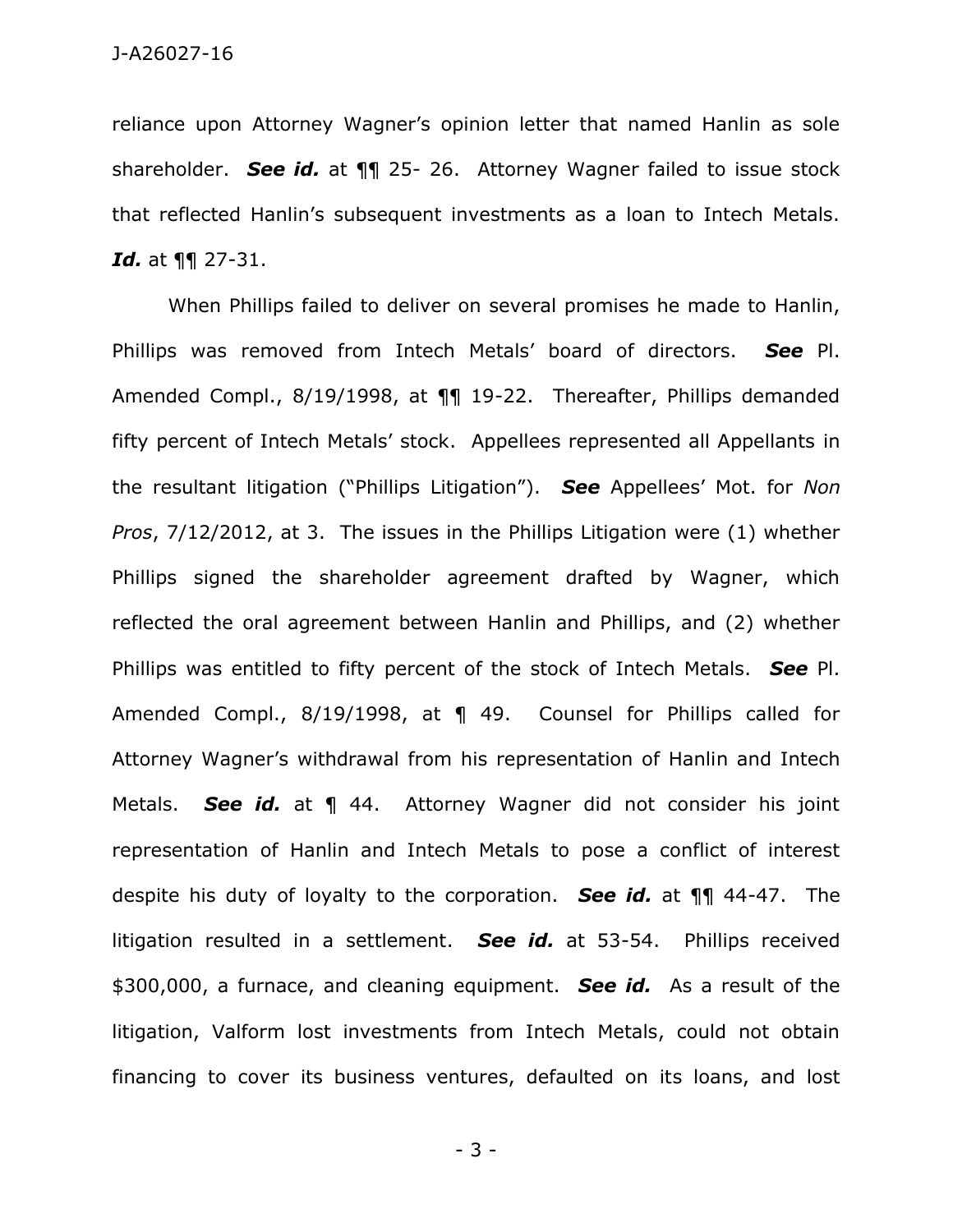collateral assets. *See id.* at ¶¶ 14-16, 59-60.

In January 1996, Appellants commenced this litigation by writ of summons. *See* Trial Ct. Op., 12/18/2015. In January 1998, Appellants filed a complaint and, following preliminary objections, filed an amended complaint in August 1998. The underlying claims against Appellees sound in professional negligence arising out of the Phillips Litigation, including: (1) failure to file a successful motion to dismiss Valform from the Phillips Litigation, (2) representation of Appellants while being their creditor for legal fees, (3) failure to document Hanlin's investments by issuing stock, (4) failure to represent them in the Phillips Litigation competently, and (5) breach of fiduciary duties to all Appellants. Pl. Amended Compl. at ¶¶ 62- 66.

The pleadings were closed in February 1999. Thereafter, the case remained inactive until July 12, 2012, when Appellees filed a motion for judgment of *non pros*. Argument on the motion was scheduled but was continued to allow the parties ten days to resolve the matter via mediation. *See* Trial Ct. Order, 10/17/2012. Finally, in November 2014, Appellees notified the court that mediation was unsuccessful, and the court rescheduled oral argument on Appellees' motion for a judgment of *non pros*. *See* Trial Ct. Order, 11/6/2014.

Initially, the trial court denied Appellees' motion. *See* Trial Ct. Mem., 1/28/2015, at 18. Upon Appellees' request for reconsideration and following

- 4 -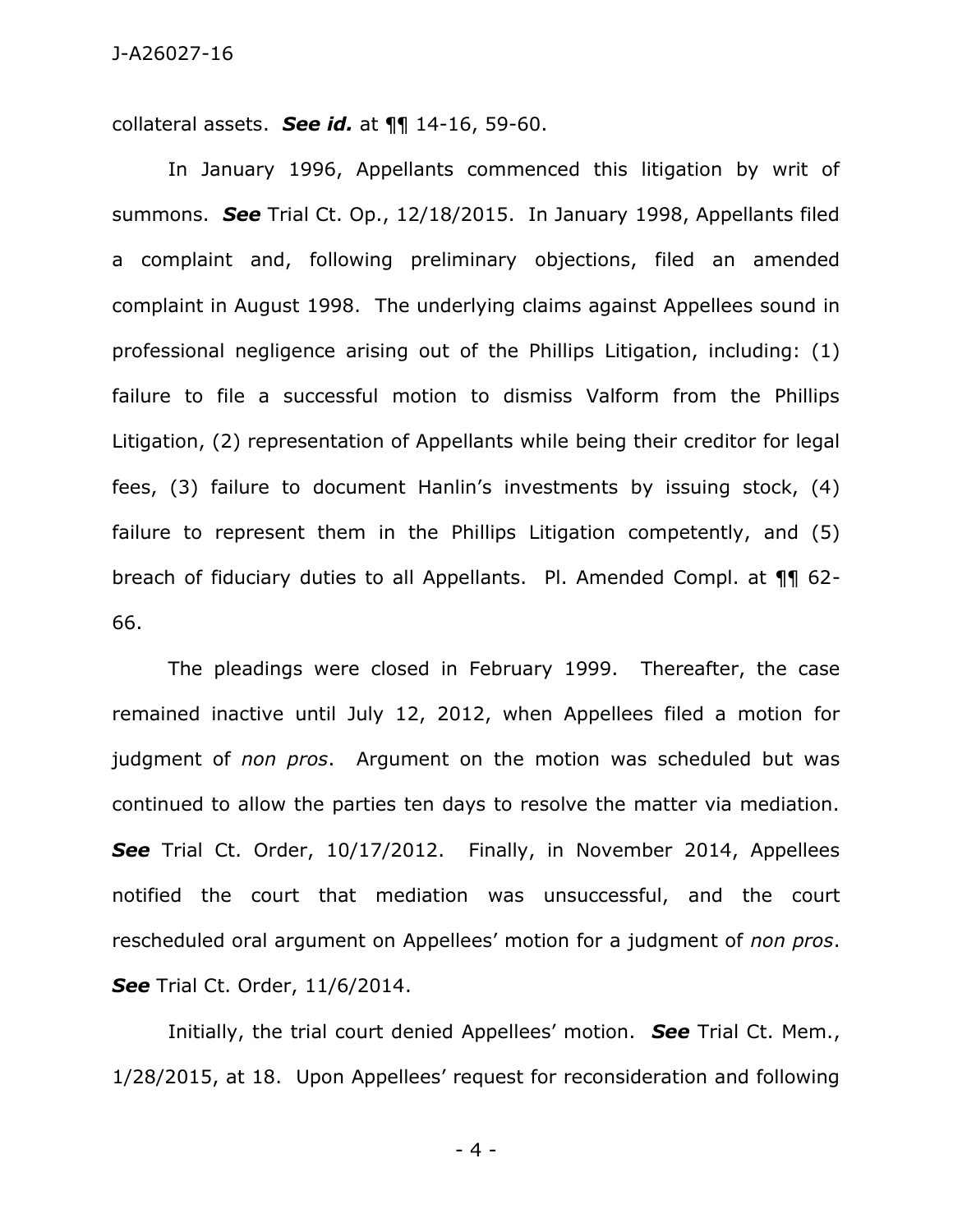additional briefing, the court granted the motion, and a judgment of *non pros* was entered. *See* Trial Ct. Revised Mem., 12/18/2015.

On January 19, 2016, the Elk County Prothonotary informed Appellants of the entry of judgment. *See* Notice of Judgment of *Non Pros*, 1/19/2016. On January 29, 2016, Appellants timely filed a petition to open the judgment of *non pros*. *See* Trial Ct. Order, 2/8/2016, at 2. Appellants timely filed a notice of appeal and court-ordered 1925(b) statement. The trial court filed a responsive opinion. *See* Trial Ct. 1925(a) Op., 5/4/2016.<sup>2</sup>

Appellants raise the following issues with regard to the trial court's entry of a judgment of *non pros*:

- I. WHETHER the trial court erred in granting [Appellees'] motion for *non pros* where the [Appellees] have failed to establish that the Plaintiffs have shown a want of due diligence by failing to proceed with reasonable promptitude and where there has been no period of inactivity in the case?
- II. WHETHER the [Appellees] are entitled to the entry of a judgment of *non pros* where, assuming there has been a delay in the proceedings, there is a compelling reason for the delay?
- III. WHETHER the [Appellees] are entitled to the entry of a judgment of *non pros* where, assuming there has been a delay in the proceedings, the [Appellees] have not been caused to suffer actual prejudice by the delay?

Appellants' Br. at 6.

 $2$  With regard to Appellants' first two issues, the trial court directs us to its January 27, 2015 *Memorandum Decision and Order.* With regard to Appellants' third issue, the trial court directs us to its December 18, 2015 *Revised Memorandum Decision and Order.*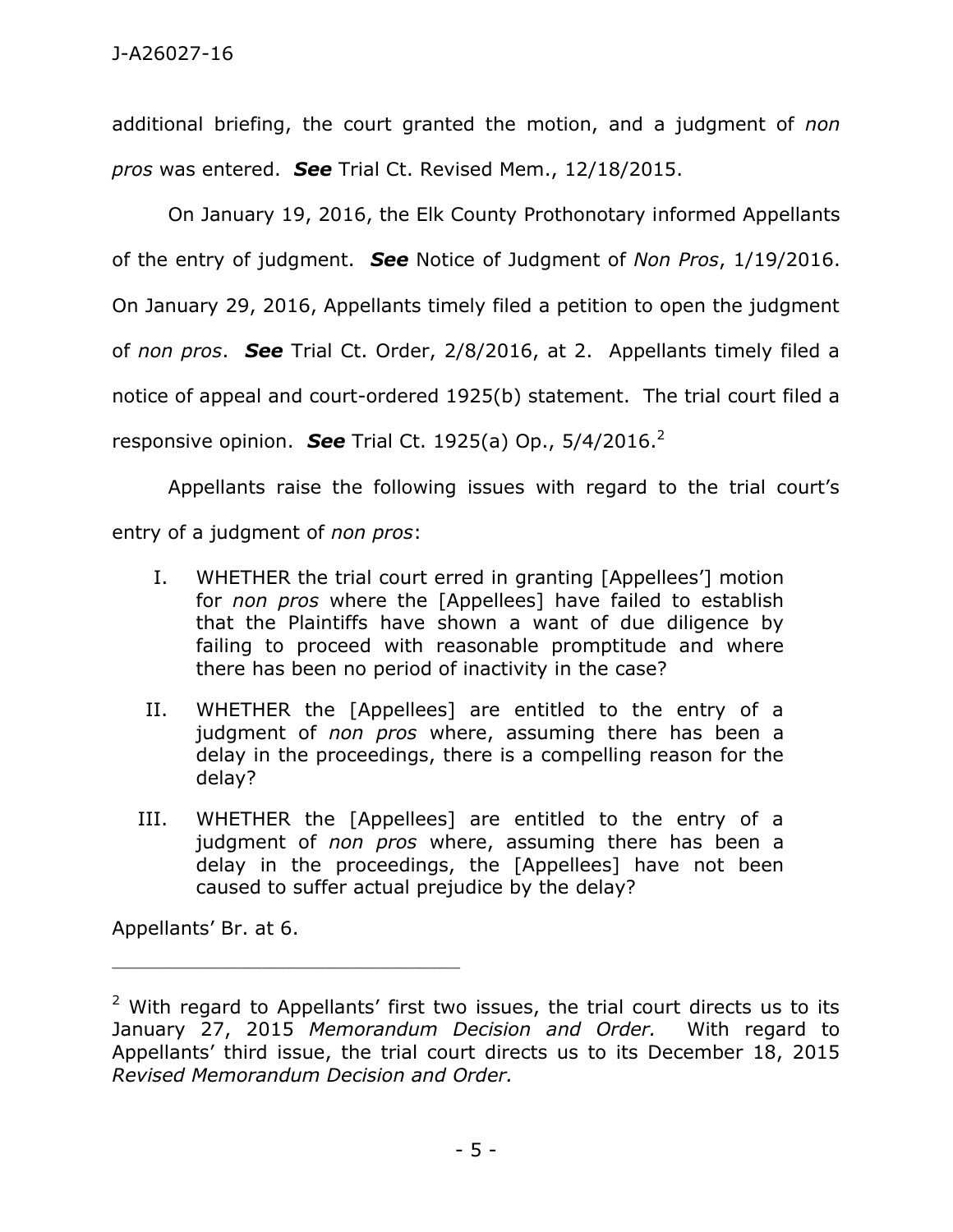In this case, the trial court denied Appellants' petition to open for failing to allege facts in support of a meritorious cause of action. *See* Trial Ct. Order, 2/8/2016, at 2 (citing in support *Stephens v. Messick*; 799 A.2d 793 (Pa. Super. 2002)); Pa.R.C.P. 3051(c)(2). However, Appellants do not challenge the denial of their petition to open. *See, generally,* Appellants' Brief. Rather, Appellants contend that the trial court abused its discretion by entering a judgment of *non pros* in the first place. Thus, Appellants purport to challenge the propriety of the earlier, interlocutory order. For the following reasons, we deem this contention waived.

The entry of a judgment of *non pros* and a subsequent request for relief from such judgment are governed by different tests. *See Stephens*, 799 A.2d at 797.

To dismiss a case for inactivity pursuant to a defendant's motion for *non pros* there must first be a lack of due diligence on the part of the plaintiff in failing to proceed with reasonable promptitude. Second, the plaintiff must have no compelling reason for the delay. Finally, the delay must cause actual prejudice to the defendant. As always, this determination is to be made by the trial court, whose decision will not be disturbed absent an abuse of discretion.

*Jacobs v. Halloran*, 710 A.2d 1098, 1103 (Pa. 1998); *see James Bros.* 

*Lumber v. Union Banking & Trust*, 247 A.2d 587, 589 (Pa. 1968)

("*James-Jacobs*" test).

In contrast, a petition to open a judgment of *non pros* is governed by a different standard. Pennsylvania Rule of Civil Procedure 3051(c) provides as follows: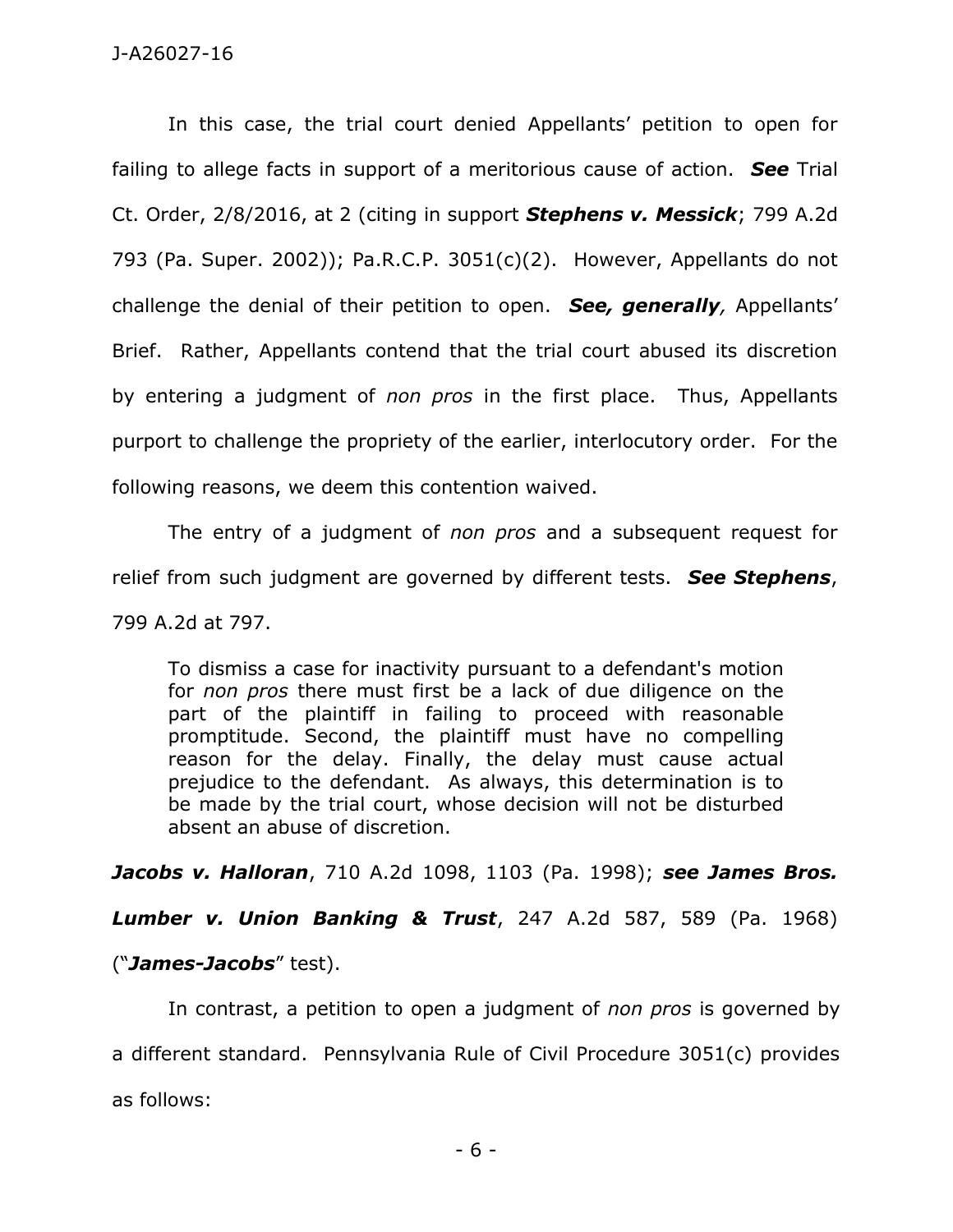## **Rule 3051(c) Relief from Judgment of** *Non Pros*

(c) If the relief sought includes the opening of the judgment of *non pros* for inactivity, the petition shall allege facts showing that

(1) the petition is timely filed,

\_\_\_\_\_\_\_\_\_\_\_\_\_\_\_\_\_\_\_\_\_\_\_\_\_\_\_\_\_\_\_\_\_\_\_\_\_\_\_\_\_\_\_\_

(2) there is a meritorious cause of action, and

(3) the record of the proceedings granting the judgment of *non pros* does not support a finding that the following requirements for entry of a judgment of *non pros* for inactivity have been satisfied:

(i) there has been a lack of due diligence on the part of the plaintiff for failure to proceed with reasonable promptitude, (ii) the plaintiff has failed to show a compelling reason for the delay, and

(iii) the delay has caused actual prejudice to the defendant.

Pa.R.C.P. No.  $3051(c)$ ;<sup>3</sup> **Stephens**, 799 A.2d at 798. Thus, in addition to

challenging the court's application of the *James-Jacobs* test, a petitioner

must also timely file his petition and assert a meritorious cause of action.

Both standards are subject to the same abuse of discretion standard

of appellate review. *Jacobs*, 710 A.2d at 1101; *Florig v. Estate of* 

*O'Hara*, 912 A.2d 318, 323 (Pa. Super. 2006). This Court "must assure

that the trial court did not abuse its discretion in balancing all of the

 $3$ The addition of subsection (c), Rule 3051 clarified the burden placed upon a petitioner seeking to open a judgment of *non pros* granted for inactivity. It "is intended to alter the ruling in *Madrid* [*v. Alpine Mountain Corp.*, 24 A.3d 380 (Pa. Super. 2011)] by providing for the opening of a judgment of *non pros*… upon a showing that the defendant did not meet each of the three requirements for the entry of a judgment of *non pros*." Pa.R.C.P. 3051, Cmt. (2013). Previously, such petitions were subject to Rule 3051(b), which did not require a petition to address the prejudice prong of the *James-Jacobs* test.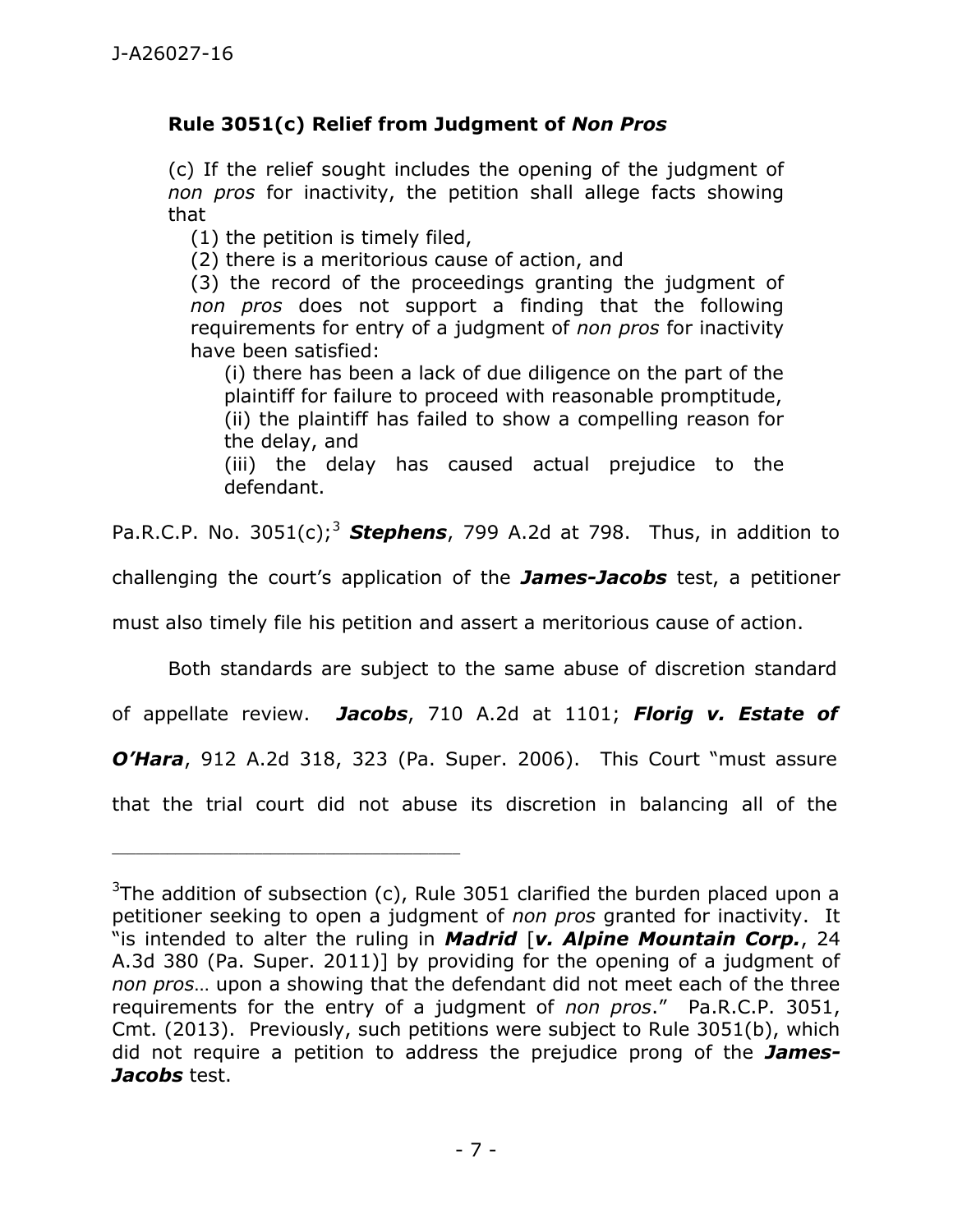surrounding facts and circumstances present at the time of the entry." *Valley Peat & Humus v. Sunnylands, Inc.*, 581 A.2d 193, 196 (Pa. Super. 1990).

However, "[a]ny appeal related to a judgment of *non pros* lies not from the judgment itself, but from the denial of a petition to open or strike." *Madrid v. Alpine Motor Corp.*, 24 A.3d 380, 382 (Pa. Super. 2011). A party seeking to open a judgment of *non pros* must show that its petition to open satisfied the material elements of Pennsylvania Rule of Civil Procedure 3051(c). *Florig*, 912 A.2d at 326. The test requires the movant to establish all three prongs. *Id.* (reaffirming *Stephens*, 799 A.2d at 800). "[O]ne of the required elements of a Pa.R.C.P. 3051 petition is that facts must be shown to exist which support a meritorious cause of action." *Stephens*, 799 A.2d at 800. Thus, the "failure to file a timely or rulecompliant petition to open operates as a waiver of any right to address issues concerning the underlying judgment of *non pros*." *Madrid*, 24 A.3d at 382.

For example, in *Stephens*, a petitioner filed a petition to open a judgment of *non pros* four years after this Court had quashed her improper direct appeal from the interlocutory order granting the judgment. *Stephens*, 799 A.2d at 796. The trial court denied the petition, and this Court affirmed on the ground that the petition was untimely. *Id.* at 799- 800. Moreover, in support of her appeal, the petitioner sought to challenge

- 8 -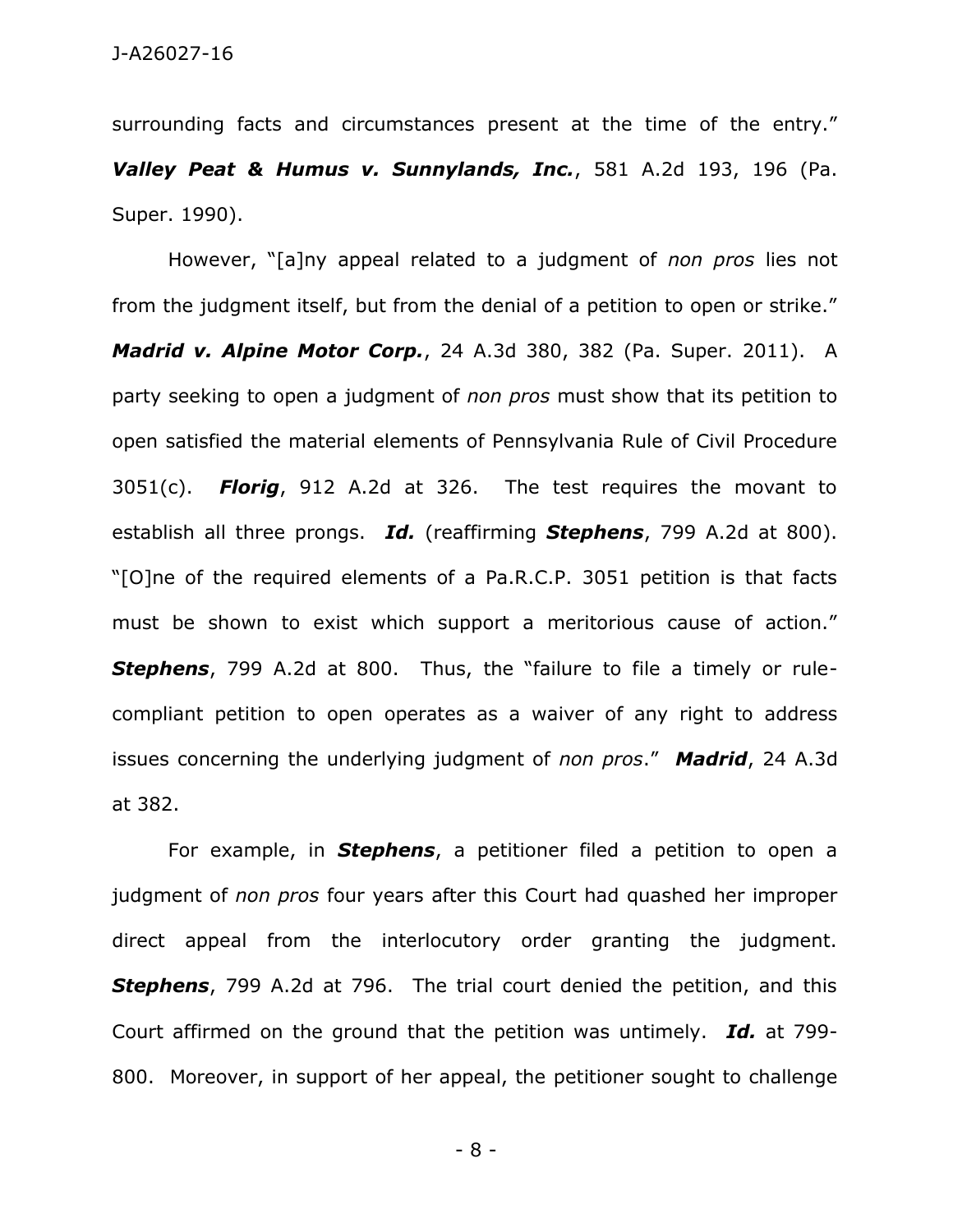the underlying judgment rather than the trial court's denial of her petition to open. This court specifically rejected the plaintiff's efforts, concluding that:

[N]othing … relieved [petitioner] of her obligation to timely file a proper petition to strike or open the judgment of *non pros* … notwithstanding that she intended to argue on appeal that the judgment should not have been entered in the first place.

Id. at 799. Thus, this Court concluded that the petitioner had waived all issues concerning the entry of judgment. *Id.* at 801 (citing Pa.R.C.P. 3051).

In this case, the critical issue is whether failure to allege facts showing a meritorious cause of action in a petition to open operates as a waiver of issues concerning the underlying judgment of *non pros*. To show that a cause of action is meritorious, under Rule 3051(c)(2), "facts must be shown to exist which support a cause of action." *Madrid*, 24 A.3d at 383 (quoting *Jung v. St. Paul's Parish*, 560 A.2d 1356, 1358 (Pa. 1989) (citations omitted)). A petition that "merely repeats the averments from [the] complaint" does not satisfy the meritorious cause of action requirement in Rule 3051(c)(2). *Stephens*, 799 A.2d at 800.

As noted, the trial court determined that Appellants failed to plead any facts in support of a meritorious cause of action in their petition to open. **See** Trial Ct. Order, 2/8/2016, at 2. Further, Appellants fail to address this deficiency in their arguments to this Court. Extending the reasoning from *Madrid*, *Florig*, and *Stephens*, Appellants' failure to "show facts to exist that would support a meritorious cause of action" in their petition to open,

- 9 -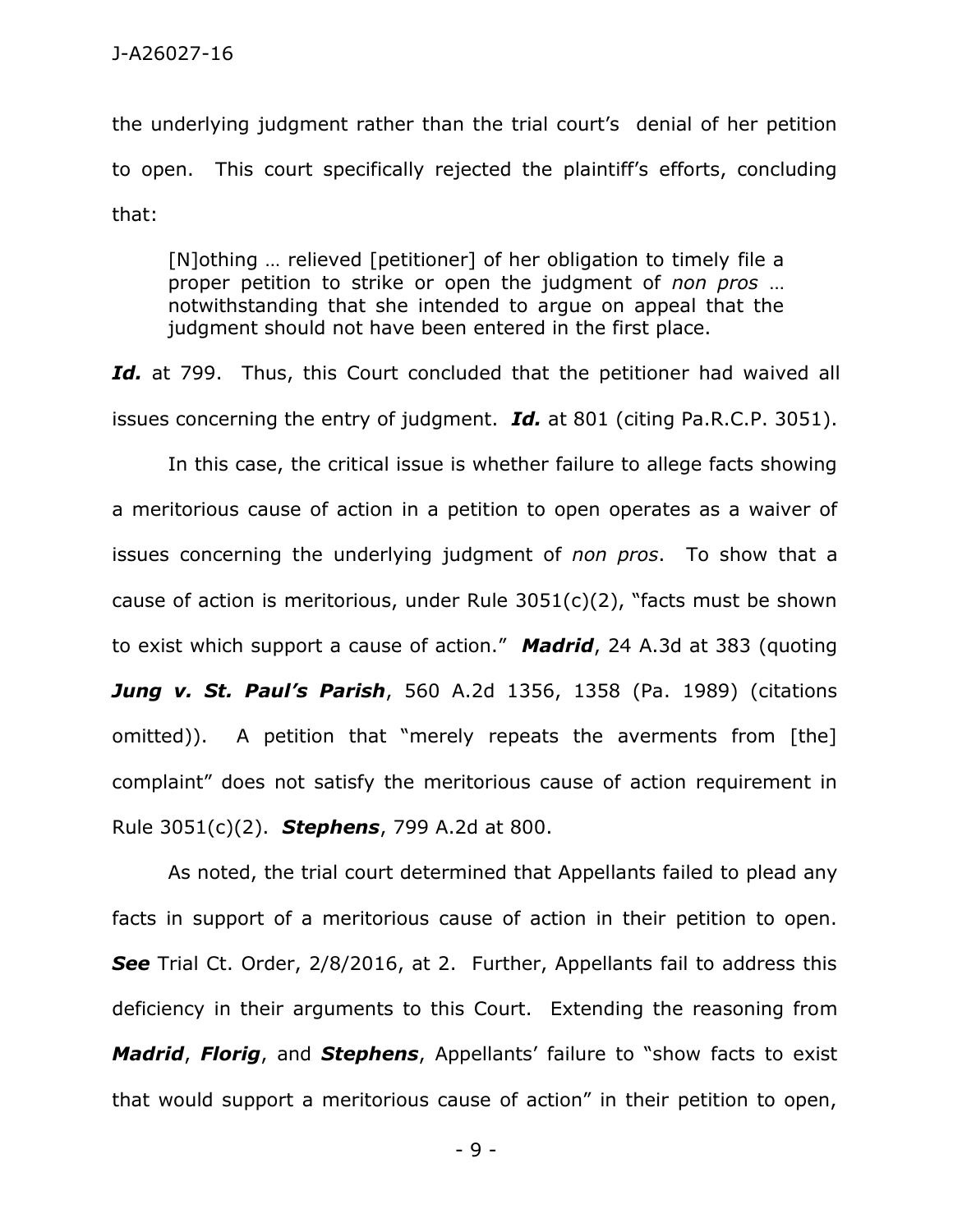operates as a waiver of the issues concerning the underlying interlocutory order. *See Stephens*, 799 A.2d at 798; Pa.C.R.P. 3051(c)(2). On this basis, we affirm the court's order denying Appellant's petition to open.

Notwithstanding Appellants' failure to make an argument regarding an integral element of their claim, the trial court's decision to enter a judgment of *non pros* in this case was clearly correct. Appellants contend that the record does not support the court's grant of the underlying judgment. They begin by addressing the first two requirements of the *James-Jacobs* test in tandem. First, Appellants claim that the trial court abused its discretion in finding they failed to proceed with diligence. *See* Appellants' Brief at 13. They argue "the mere passage of time is not a dispositive factor upon which the Court may enter a judgment of *non pros*." *Id.* at 14-15 (citing *Manson v. First Nat'l Bank*, 77 A.2d 399, 401 (Pa. 1951)). Second, Appellants claim "significant non-docketed activities" and Hanlin's death in 2011 are compelling reasons for any delay caused by their lack of diligence. Appellants' Brief at 15 (citing in support *Marino v. Hackman*, 710 A.2d 1108, 1111 (Pa. 1998)).

Our Supreme Court has established that lack of due diligence should be determined on a case-by-case basis; there is no presumptive amount of time required to establish inactivity. *See Jacobs*, 710 A.2d at 1102-03 (holding that two-year presumption proved to be unworkable). Failure to

- 10 -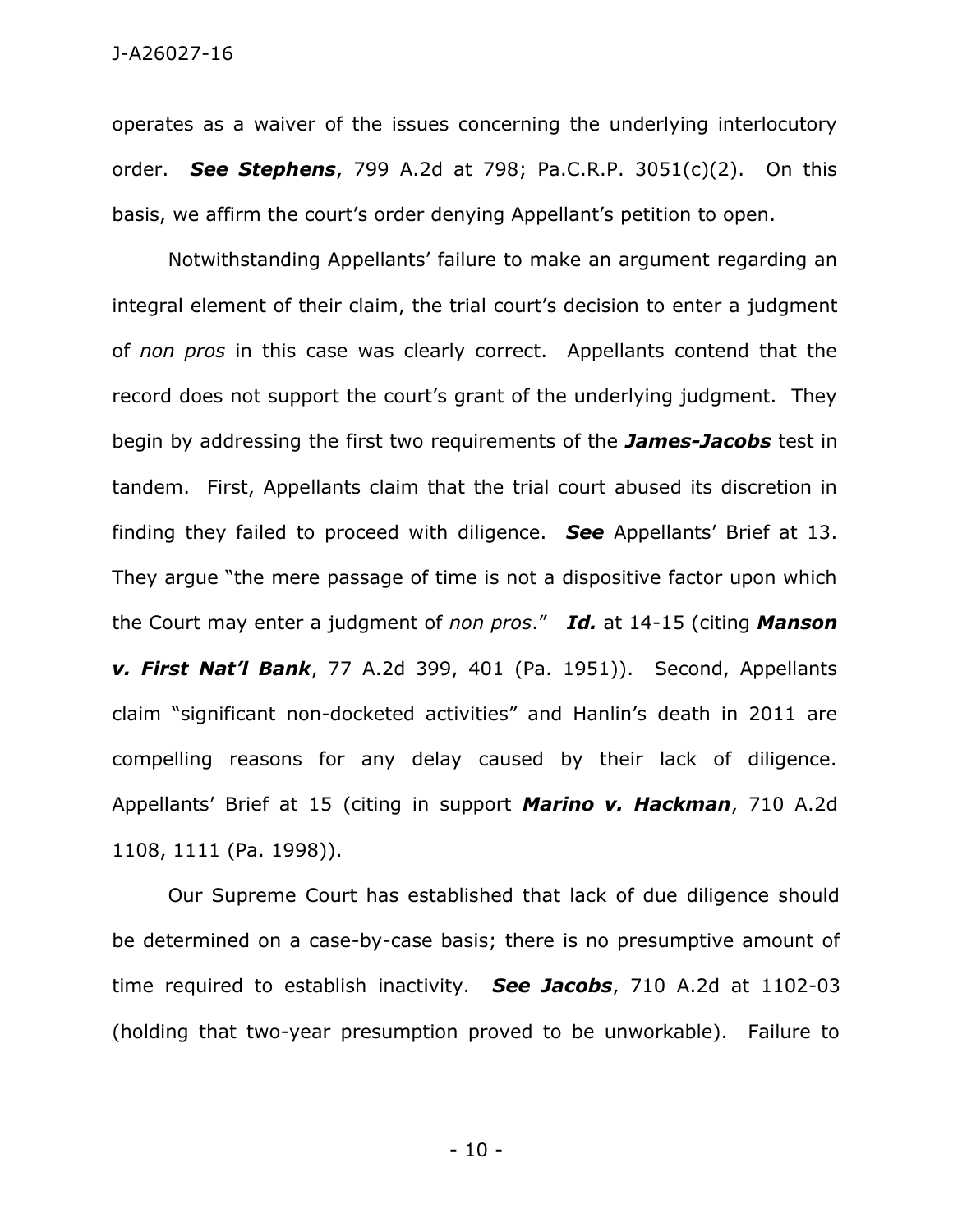provide a satisfactory explanation for a prolonged period of inactivity supports a finding of lack of diligence. *James Bros.*, 247 A.2d at 590.

The trial court may examine non-docket activity to decide whether there exists a compelling reason for the delay. *Marino*, 710 A.2d at 1111. For example, reasons for a delay, such as circumstances out of the party's control or ongoing depositions, discovery, changes in the law, etc., may explain any lack of diligence in failing to proceed with reasonable promptitude. *See id.* (citing *Streidl v. Community Gen. Hosp.*, 603 A.2d 1011, 1012 (Pa. 1992)). In *Marino*, the Supreme Court recognized "an unusual amount of activity [had] not entered on the docket … [including] the taking of depositions of all parties." *Id.* at 1111. Reversing the lower court, the Supreme Court determined the case did not fall into "the category of stale cases that the rules of judicial administration are designed to eliminate from the system." *Id.*

Here, Appellants concede that the docket was inactive from 2006 through 2012. *See* Appellants' Brief at 14. However, they claim that any apparent inactivity is explained by non-docket activity, including: a 2006 deposition, a 2008 letter to defense counsel, two 2010 letters to expert, one expert report sent to client, June 2011 death of Appellant, January 2012 telephone call to inform defendant's counsel of Appellant's death, and June 2012 settlement demand conveyed by Appellants to Appellees. *Id.* at 14, 16-17.

- 11 -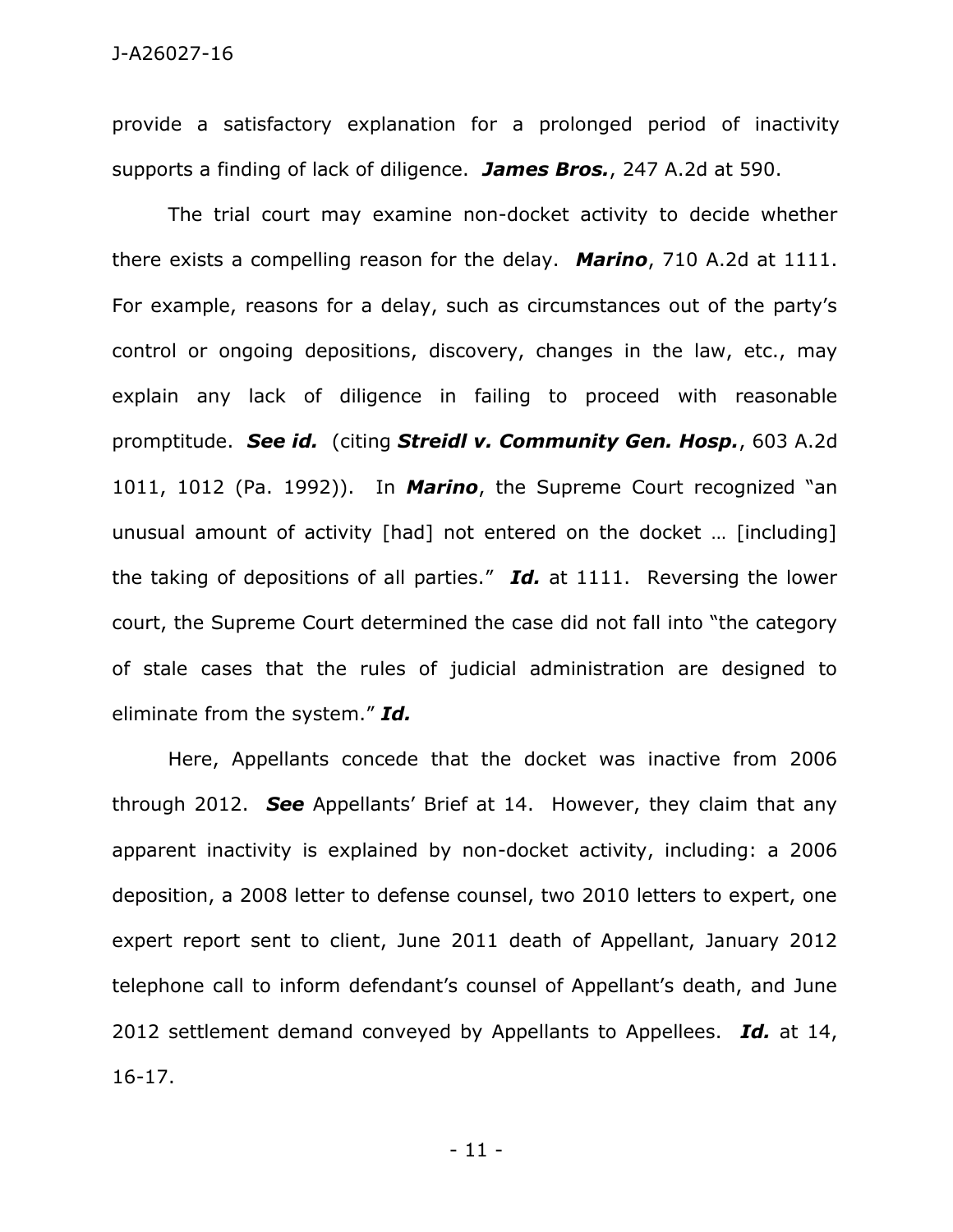Appellants' efforts do not compare to the significant non-docket activity presented by plaintiffs in *Marino*, which revealed a case on a trajectory toward a final disposition. *See Marino*, 710 A.2d at 1111. Here, the non-docket activity does not justify the overwhelming lack of activity between 2006 and 2012. As the trial court noted, the "vast majority of these activities were inconsequential to the progress of the case" and were "not events beyond [Appellants'] control." Trial Ct. Mem., 1/28/2015, at 10. We discern no abuse of discretion in this regard.

Moreover, Hanlin's death is not a compelling reason for multiple, prolonged periods of delay in a case based on operative facts that date back over twenty years. *See* Appellees' Brief at 14-15. Hanlin's death occurred 11-12 years after the close of pleadings. Appellants did not notify Appellees that Hanlin had died until six months after his death. Appellees waited another six months before filing their first motion for *non pros*. In the interim, Appellants did not attempt to move the case forward. We hold that any delay caused by Hanlin's death in 2011 does not excuse the preceding decade of inactivity. Accordingly, Appellants' argument is without merit.

Appellants also argue that the lower court failed to link delay in the prosecution of their claims to actual prejudice suffered by Appellees. *See*  Appellants' Brief at 8. In this regard, Appellants focus on the probative value of Hanlin's deposition, completed prior to his death, and the testimony of several witnesses, also now deceased, which were preserved during the

- 12 -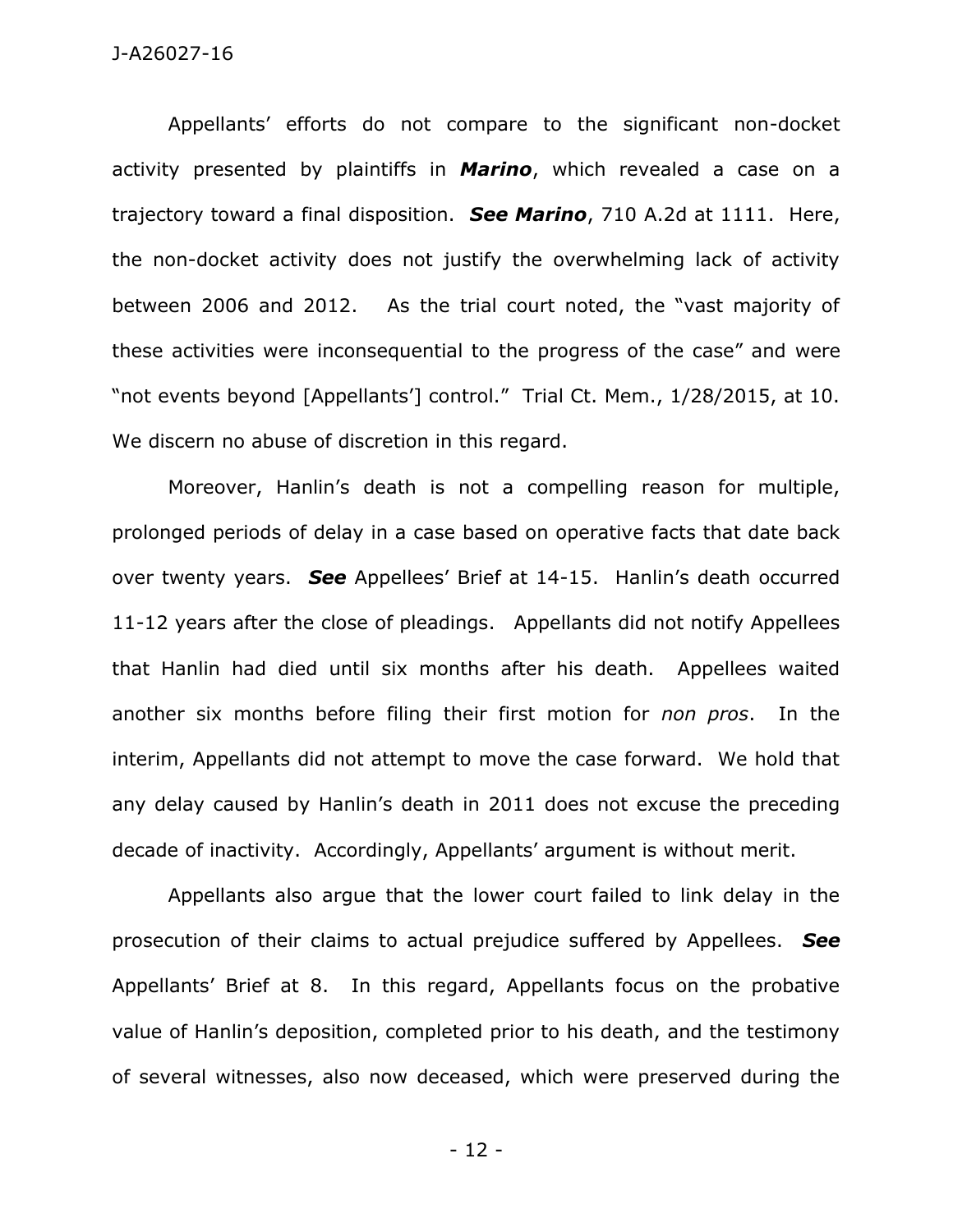Phillips Litigation. *Id.* at 19. According to Appellants, Appellees had an adequate opportunity to fully depose and cross-examine these witnesses. Id. at 20. Appellants maintain that the combination of such depositions and trial testimony is sufficient and relevant to go to trial on their claims in this case. *Id.*. Thus, Appellants claim that these several witnesses' deaths did not impose actual prejudice on Appellees.<sup>4</sup> Id. We disagree.

A judgment of *non pros* may be entered when "the delay has caused some prejudice to the adverse party, such as the death of or unexplained absence of material witnesses." *Stephens*, 799 A.2d at 797; *James Bros.*, 247 A.2d at 589. Prejudice attaches based on "any substantial diminution of a party's ability to properly present its case at trial." *Jacobs*, 710 A.2d at 1103; *see also Metz Contracting v. Riverwood Builders*, 520 A.2d 891, 893-94 (Pa. Super. 1987).

Upon reconsideration of Appellees' motion for *non pros*, the trial court ordered the parties to submit briefs on whether the deaths of material witnesses would impose actual prejudice on Appellees' ability to litigate. *See* Trial Ct. Rev. Mem., 12/18/2015, at 2. The trial court examined 350

\_\_\_\_\_\_\_\_\_\_\_\_\_\_\_\_\_\_\_\_\_\_\_\_\_\_\_\_\_\_\_\_\_\_\_\_\_\_\_\_\_\_\_\_

 $4$  In support of this argument, Appellants rely on the following: (1) a decision of the court of common pleas, and (2) they quote *Vanderhoff v. Harleysville Insurance Company*, 78 A.3d 1060, 1065 (Pa. 2013) (holding that prejudice to the insurer in an uninsured motorist claim requires a balancing test). Their arguments are unpersuasive because the former is a decision by a lower court that is not authoritative or precedential in this Honorable Court and the latter is entirely irrelevant to the "actual prejudice" prong in support of a judgment of *non pros*.